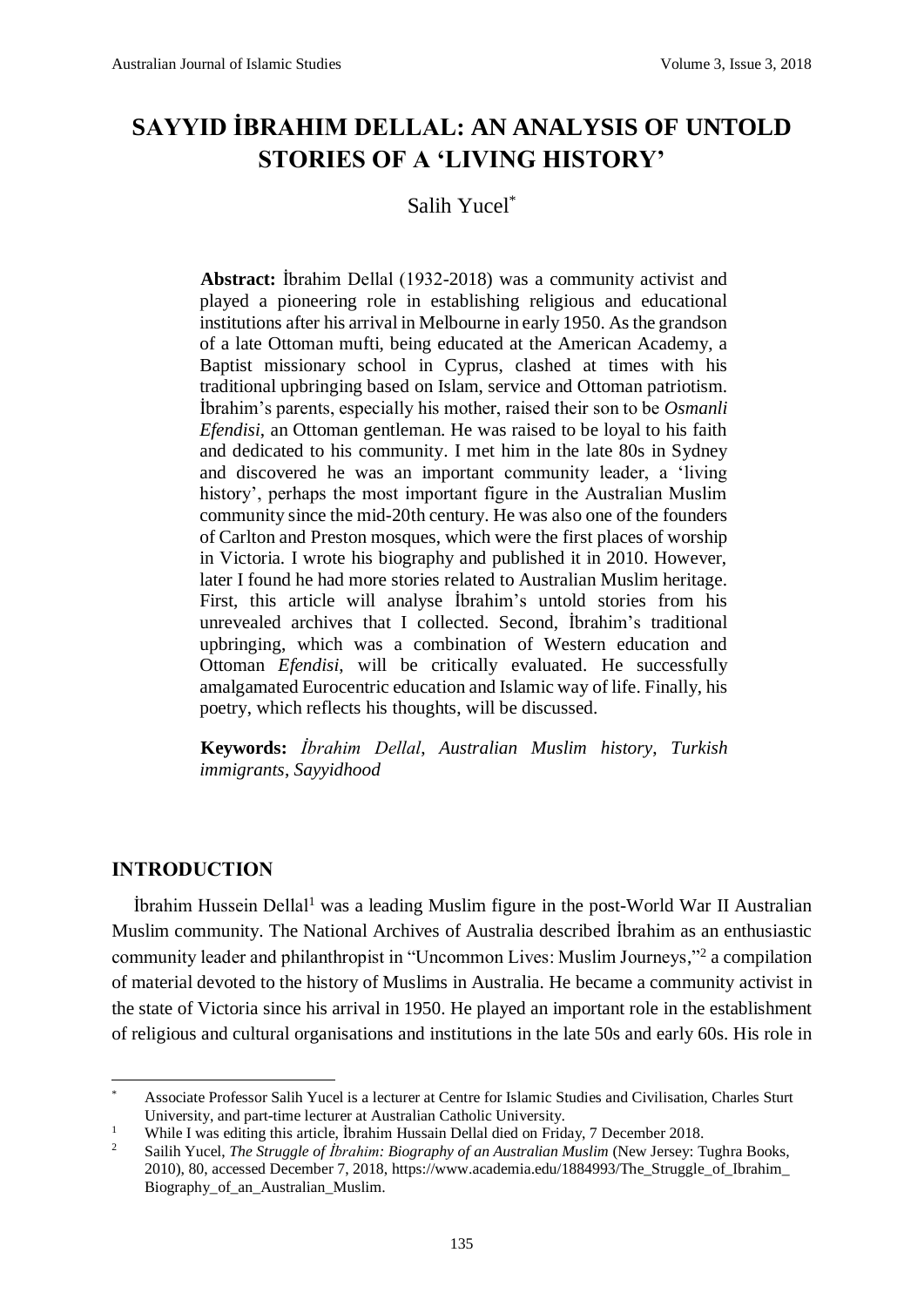bringing Turkish immigrants to Australia and facilitating their settlement is unforgettable. He had a hand in many firsts in the Victorian Muslim community, making him a pioneer in educational institutions and religious organisations. It is important to know his background before analysing his untold stories.

# **İBRAHIM'S LINEAGE**

İbrahim has been linked to Muslim history through lineage. He was the grandson of the last Ottoman mufti of Cyprus. His grandfather Sheikh Mehmed's mother was a widow with six children who immigrated to Cyprus in the middle of the 18th century. Apparently, a wealthy Arab businessman named Kanan supported the family in Cyprus. Kanan may have been a relative, since it is Arab custom for the males to take care of female relatives, increasing the possibility Sheikh Mehmed Abdul Aal had an Arab background. İbrahim did not have information about his great-grandfather or why his great-grandmother immigrated to Cyprus.

While Sheikh Mehmed was born in Cyprus, İbrahim did not know his maternal grandfather's ethnic background. He assumes he was Turkish. Looking at his last name, Sheikh Mehmed may have Arab roots. 'Abdul Aal (or Abdu al Aal) is made up of two words and one article. 'Abd is the word for "servant" and ul or "al" is the article "the". The second Aal means family. Sheikh Mehmed also spoke Arabic well. I found tattoos on the left hand of İbrahim's aunt, Cemaliye (see figure 2 in below). This is part of Arab culture in the Middle East rather than Turks.

After completing his studies at Al-Azhar University, İbrahim's grandfather Sheikh Mehmed travelled to the Balkans and worked in religious affairs, though it is unclear if he was assigned the position. He learned Bosnian and Albanian, interacted with Orthodox Christians, and was comfortable working with individuals possessing differing religious and ethnic backgrounds. This made him a suitable choice as a spiritual religious leader of Cyprus. Ozkul provides the list of Ottoman muftis<sup>3</sup> in Cyprus between 1571 and 1878. According to this list, 64 of the 114 muftis were Sayyids.<sup>4</sup> It was Ottoman policy to assign Sayyids due to great respect of the state as well as the people. The genealogical heritage into which İbrahim was born plays out in important and interesting ways throughout his life.

The mufti was second in charge after the governor, acting as a supreme judge and head of religious affairs. İbrahim related:

If there was tension or an uprisings in a region, the Ottoman Sultan would send my grandfather to that region. Because he was like a fire fighter. He was seen by the Ottoman rulers, particularly the Sultan, as a religious leader who had the ability to untangle the problems.<sup>5</sup>

<sup>3</sup> Ali Efdal Ozkul, "Osmanli idaresinde Kibris'ta gorev yapan muftuler ve faliyetleri (1571-1878)" [The Muftis and their Activities in Cyprus Under the Ottoman Administration (1571-1878)], *Turkish Studies* 8, no. 7 (2013).

<sup>&</sup>lt;sup>4</sup> Sayyid is an honorific title given to descendants of Prophet Muhammad (pbuh).

<sup>5</sup> Interview with Ibrahim Dellal in February 2008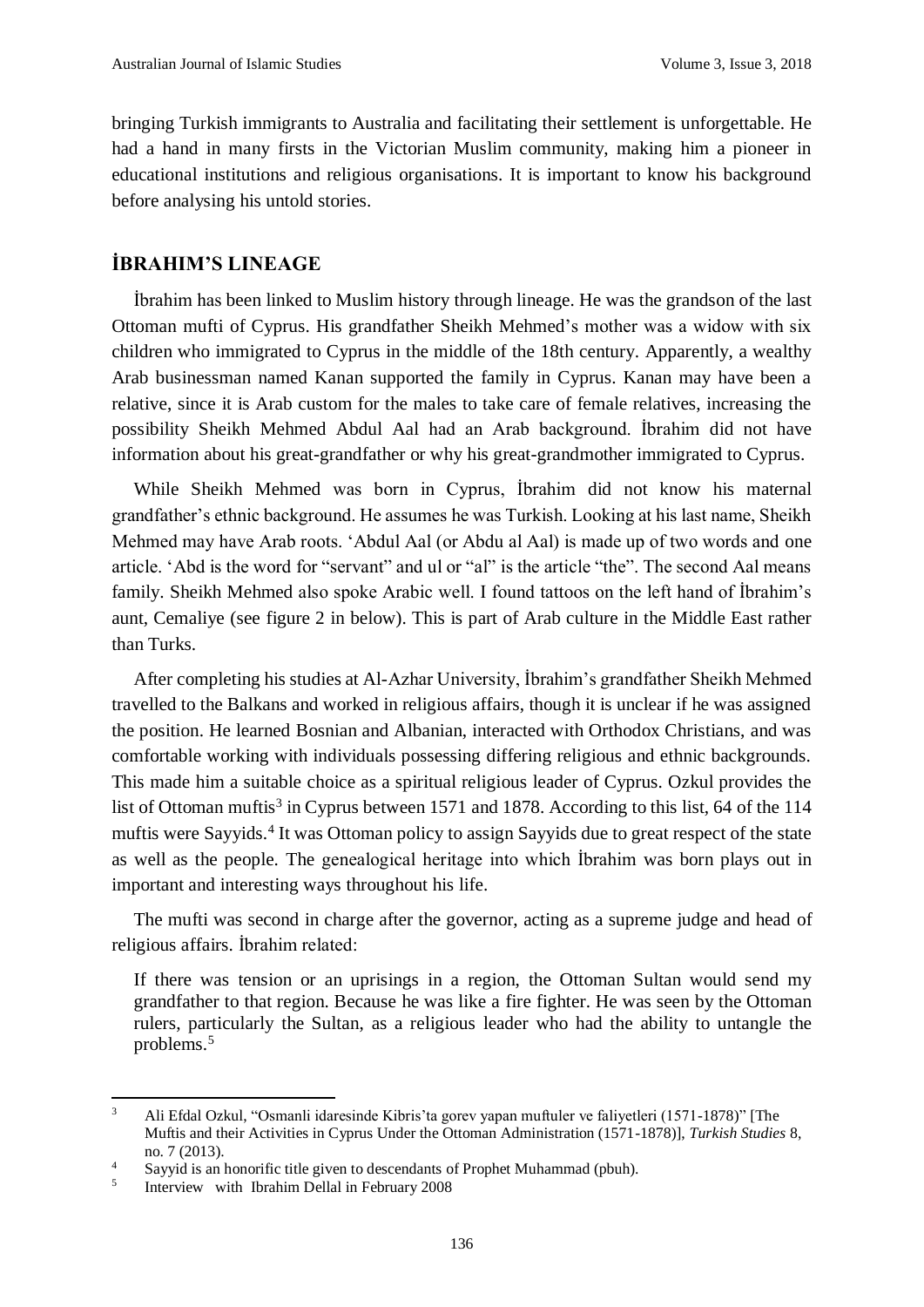Ozkul's study in 2013 supports Ibrahim's assessment.<sup>6</sup> The muftis' mission was to publish a *fatwa* (authoritative legal opinion) to help solve conflicts. They were also naturally assisting Muslim judges (*kadi-naip*), the heads of Sharia court (*Şer'i Mahkeme*), because they belonged to the *ilmiye* (elite scholars) class. Muftis were councillors to the Sharia Court.<sup>7</sup> One of the muftis' tasks was to teach sharia in *madrasah* because they were trusted by the people, including non-Muslims, in Cyprus. Sometimes they would be called as witnesses in the courts. Also, the Ottoman Sultans would determine their Cyprus policy based on muftis' reports,<sup>8</sup> in particular after it came under the control of the British Empire.

Born in 1932 in Larnaca, Cyprus, İbrahim was surrounded by Turks, Greeks, Armenians, Jews and Arabs. He was exposed to a mix of faiths and cultures, which continue to enrich Cyprus. Growing up in harmony with people of different faiths and cultures gave rise to his love of humanity and belief in coexistence. Religion and spirituality were like blood running in the veins of İbrahim's family. Children were named after prophets or their relatives.

İbrahim's educational upbringing showcases the multicultural environment within which he was raised. In Cyprus he attended the American Academy, a Baptist missionary school founded in 1908 by Rev. McCaroll and Mrs McCaroll, who were from the Reformed Presbyterian Church of North America.<sup>9</sup> After graduating from the academy, İbrahim attended the British Technology Institute. The influence of his Western education clashed at times with his traditional upbringing based on Islam and Ottoman patriotism. According to İbrahim, there was anti-Ottoman propaganda at the academy. Ottomans were called "*karasakallilar*," <sup>10</sup> black bearded people who are not civilised and brutal for achieving their imperialist policy in the island. While his upbringing had an air of multiculturalism, it was also rife with Eurocentric attitudes that were often against the location's traditional culture.

Some of the things İbrahim learned at the academy contradicted what he had learned at home. The purpose of academy was "to provide Christian education, which encompassed not only academic training but a focus way of Christian learning."<sup>11</sup> His instructors taught Ottoman history differently to what İbrahim learned from his family. He envisioned the Ottomans as civilised people, dedicated to justice and social welfare, whereas his history books depicted an imperialist empire expanded by the sword. Doubts formed in his mind about the grand empire to which his family was loyal. He was hesitant to voice his doubts to his parents out of fear they would withdraw him from the academy.

There were more issues that added to the clash of cultures. Despite enjoying the dance lessons at school, İbrahim did not attend them due to his religious and cultural background, which enforced separation of the sexes. He was wary of what his parents would say if they

<sup>6</sup> Ozkul, "Osmanli idaresinde Kibris'ta gorev yapan muftuler ve faliyetleri."

<sup>7</sup> Ibid, 460.

<sup>8</sup> Ozcan Mert, "Osmanli belegelerine gore bir Kibris gazetesi: Zaman" [Cyprus Zaman according to Ottoman Archive] accessed December 2, 2018, http://dergipark.gov.tr/download/article-file/9926.

<sup>&</sup>lt;sup>9</sup> For a history of the academy, see "Our History: Making an Impact in the Community since 1908," accessed November 24, 2018, http://www.academy.ac.cy/page/history/.

<sup>&</sup>lt;sup>10</sup> Interview with Ibrahim in February 2008.<br>
"Our History"

<sup>&</sup>quot;Our History."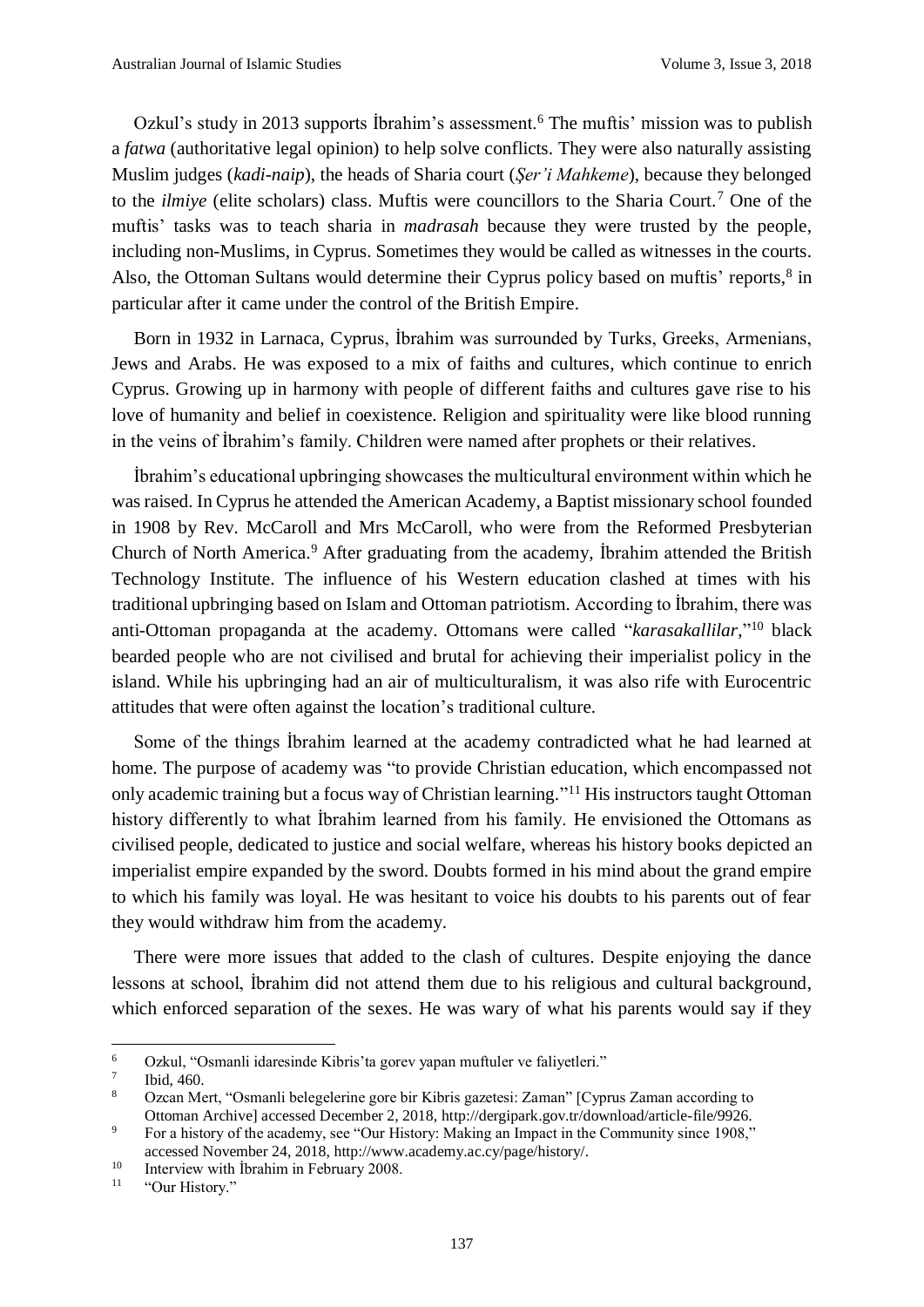found out about the few dancing lessons he took. During the 1940s, Larnaca was still conservative in terms of family values and gender relations. Boys and girls would mingle at the academy, but mixed activities would not occur too often after school.

İbrahim questioned which way was correct: the lifestyle he experienced at the academy or at home. This uncertainty occasionally distracted İbrahim from his studies. Sometimes he was left under the greater impression by his school life, but as he pondered over it, he felt guilty. Most of the time, he wanted to follow his parents' teachings instead of the school's teachings. There were some students who converted to Protestantism from Greek Orthodoxy, Armenian Orthodoxy or Judaism. İbrahim added, "There were a few Turks, but I had not known of any of them to change their faiths at the Academy."<sup>12</sup>





#### **IMMIGRATING TO AUSTRALIA**

İbrahim immigrated to Melbourne, Australia, in 1950, following his brothers, in search of a better life. There were few Muslims and no Islamic organisations or public mosques in Melbourne. Still a young man, İbrahim adapted to the dominant Australian culture and lifestyle. It was not until 1956 that İbrahim met with more Muslims. During this time, he met Huseyin Ara Efendi, Ali Acem Efendi and Mustafa Amca, who were all Ottoman citizens and lived with their dignity in Australia.<sup>13</sup> Huseyin Ara Efendi was blind, but he did not want to be reliant on state welfare. He would fish and sell them in the market to get by. His independence from state welfare left indelible marks on İbrahim's soul. He witnessed these late Ottoman citizens had high goals and big dreams. İbrahim shared the author Mustafa Amca's dream that he saw Turks

<sup>&</sup>lt;sup>12</sup> Interview with Ibrahim in February 2008

<sup>13</sup> For details, see Yucel, *The Struggle of İbrahim*, 52-61 .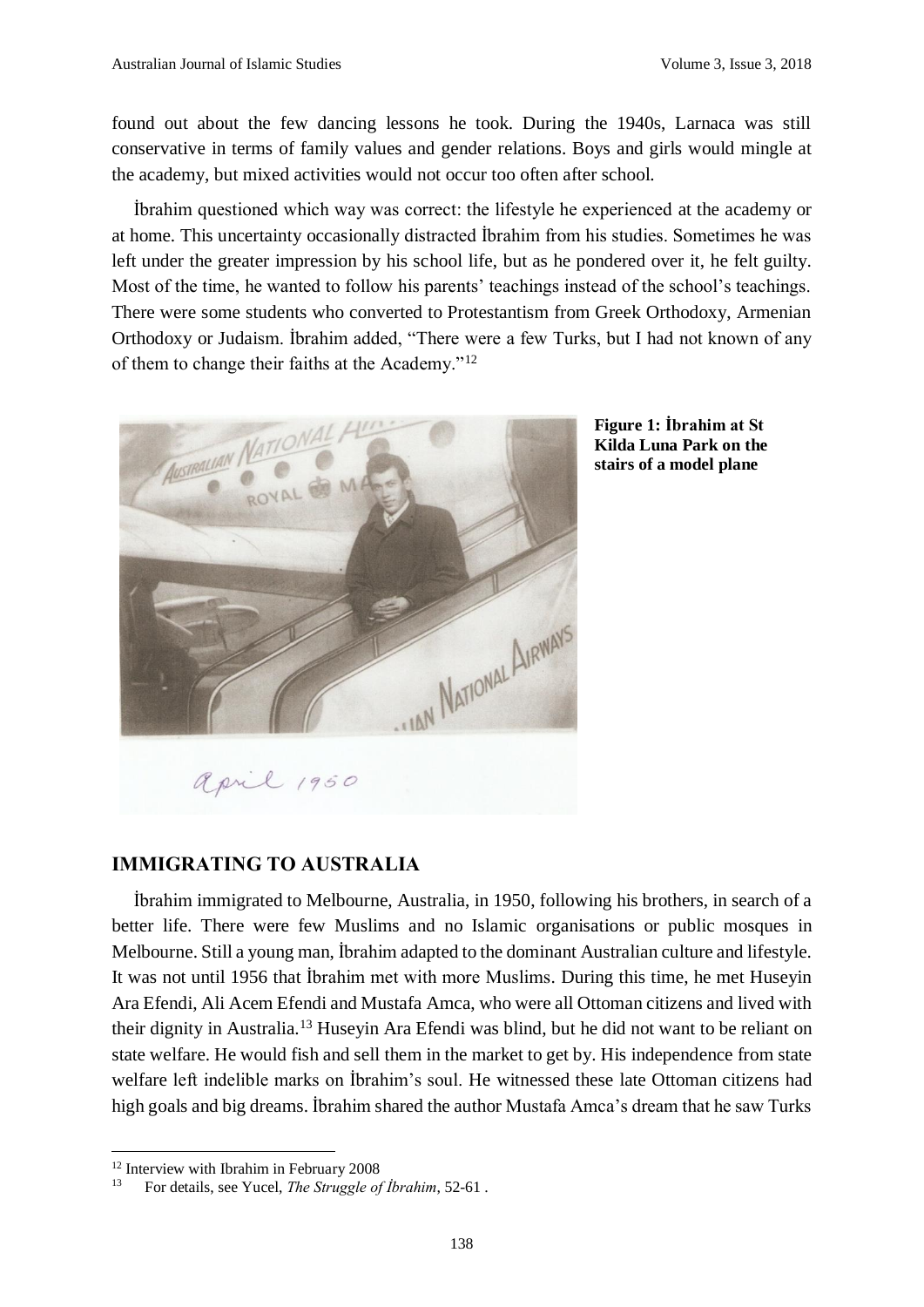coming to Australia more than a decade before their immigration. Although Mustafa Amca was blind, he went to airport to greet the Turks in 1968. He wanted to find out what he saw in his dream a decade ago. He asked İbrahim about their dress code and physical appearance while shedding tears of happiness. Mustafa Amca's tears left unforgettable marks in İbrahim's heart and mind. İbrahim was very surprised at Amca's pride in his Ottoman identity.<sup>14</sup>

İbrahim felt spiritual emptiness and gradually reinvigorated his roots within his new homeland. He played an important role in establishing the Cypriot Turkish Society in 1956, Islamic Society of Victoria in 1957, Preston Mosque in 1963, Australian Federation of Islamic Societies in 1964, Coburg Mosque in 1971, Australian Federation of Islamic Councils in 1976 and Selimiye Foundation in 1991, the last of which established six schools and Sunshine Mosque in 2001. To serve the community was a source of honour and pride for his family. This was due to the emphasis of service in Islam where it is perceived as an act of worship and, in Turkish culture, where it is a fundamental value. The culture of service and hospitality was the legacy of İbrahim's parents. In addition to what he learned from his parents, his missionary school education was also focused on serving the community while upholding high ideals and morals. The academy's motto was "To Grow and to Serve."<sup>15</sup> Despite clashes between his traditional upbringing and American Academy education values, he was able to reconcile and integrate both successfully into his life. He injected Islamic spirituality to his Western style education. This supported him to integrate in Australia without compromising his faith and family values.

In the early 90s, he did not consider retiring from his volunteer work. Despite officially retiring in 1991 from the telecommunications industry, he continued to work as a volunteer six days a week. The thought of decreasing the time he spent helping others did not appeal to him. "If I don't do this, I will die. It is a part of my life, and I will do this until my last breath," he said. İbrahim believed "a peaceful society and a good economy are based on a good education with moral values."<sup>16</sup>

#### **UNTOLD STORY: DELLAL'S FAMILY SAYYIDHOOD**

In 1984, İbrahim visited his maternal aunt, Cemaliye, in Mersin, a city in the southern part of Turkey. His grandfather owned property in Mersin and Iskenderun, both coastal towns in southern Anatolia. İbrahim's aunt and uncle had moved to Anatolia to manage the family's properties and conduct business.

When İbrahim visited his aunt, he felt as though he had been reunited with his mother. The elderly aunt spoke at length about what had occurred during her lifetime. İbrahim called her 'a living history' and watched her cry over the stories she told. She was like a mother to İbrahim. He stayed with his aunt for a day and described his life in Australia. İbrahim explained the opportunities awaiting the settlers were a blessing as was the natural beauty of Australia.

<sup>&</sup>lt;sup>14</sup> Ibid, 80-81.<br><sup>15</sup> "Our Histor"

<sup>&</sup>quot;Our History."

<sup>&</sup>lt;sup>16</sup> Interview with Ibrahim, March 2008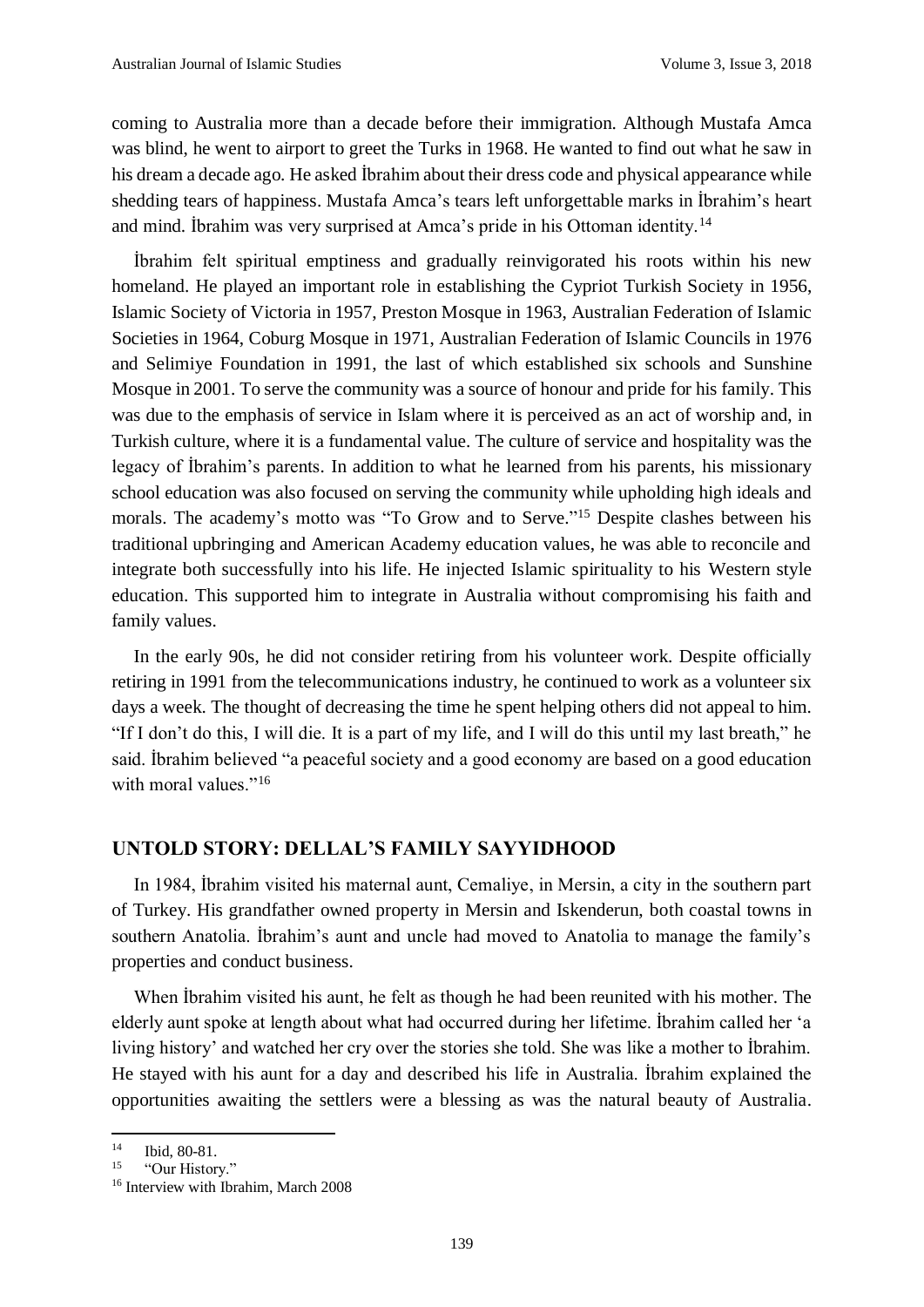However, what he loved most about Australia was the opportunity to serve the community. He stated,

I was helpful to the first migrant Turks and other ethnic migrants such as the Greeks. I would help in translation, finding them homes, jobs, organising the community and religious events, building mosques. This is my satisfaction and a part of my life that I love. If I do not make these a part of my life, I feel greatly bothered.<sup>17</sup>



**Figure 2: Ibrahim with his aunt Cemaliye in 1984**

With Cemal Hala august-1984

Cemaliye revealed a secret of Dellal's family. She said, "my darling do you know why you love to serve your religion, the community and humanity?" İbrahim was silent for a while and felt his aunt wanted to say an important thing. She continued, "It is the primordial nature of descendants of the Prophet to serve the religion and humanity. I have a secret about our family which I would like to share with you. We are Sayyids, the descendants of Prophet Muhammed (pbuh)." $18$ 

This was the last time İbrahim saw his aunt. Her death in 1985 caused İbrahim great sadness. However, his belief in the Hereafter remained strong. He knew that life in this world is temporary and no one will live forever. He also knew only the deeds of that person would remain on this planet after the soul has departed.

İbrahim kept their Sayyidhood secret even from his family. During my interviews in 2008, I noticed all his uncles were named with the common names of Sayyids. I already knew his

<sup>&</sup>lt;sup>17</sup> Interview with Ibrahim, March 2008

<sup>&</sup>lt;sup>18</sup> Interview with Ibrahim in April 2008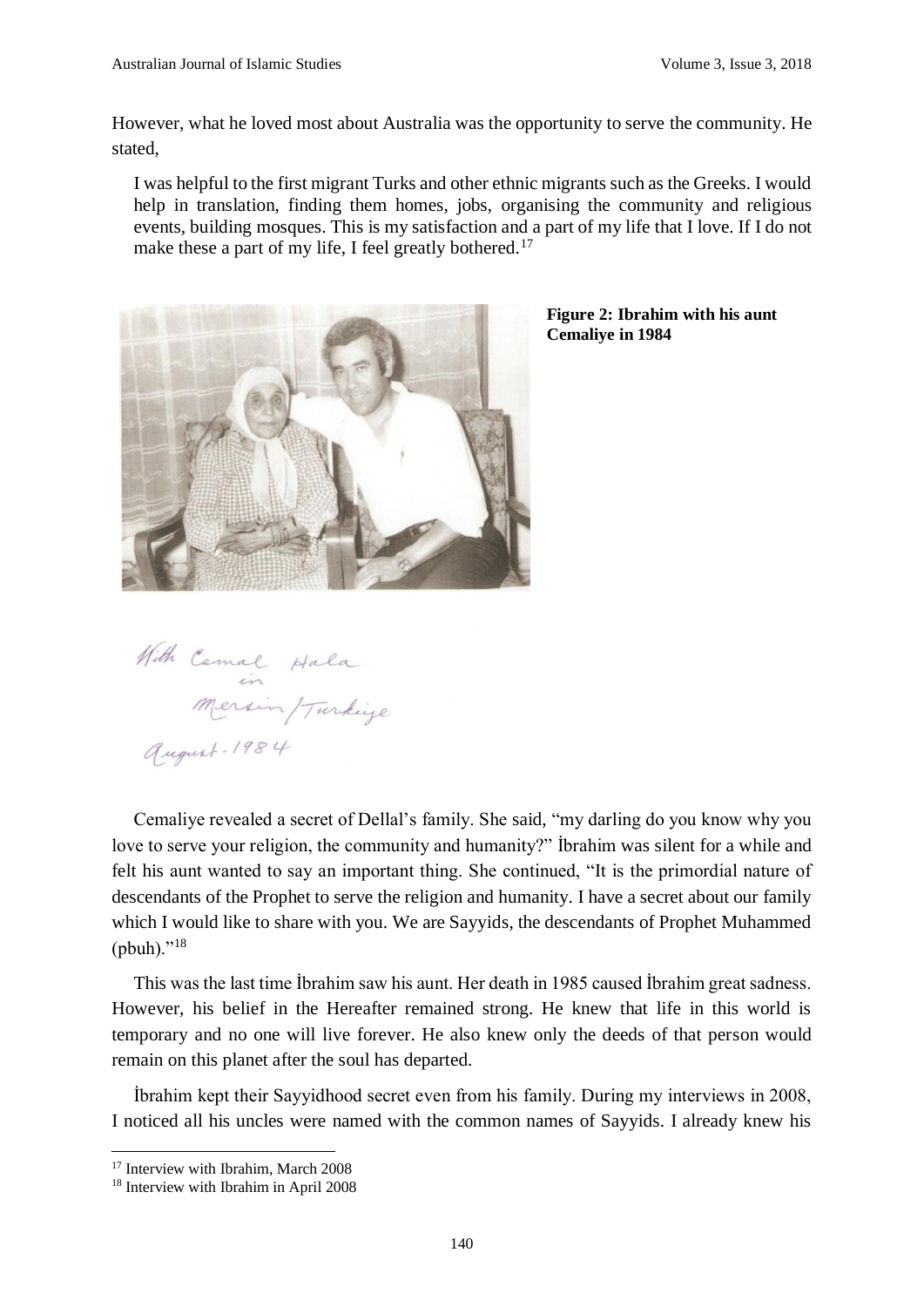family had some connection with Arabs. When I asked him if his grandfather had any relation with the descendants of the Prophet. He said "yes," but did not want me to include this in his biography. I think he did not want this revealed because of his humble character. Last September, he was sick and during a conversion with a group of visitors, he unintentionally revealed his family had biological connections with the Prophet. Sayyid, as a title, is used often for Prophet Muhammed (pbuh) and his descendants. The Prophet first used the title Sayyid for himself<sup>19</sup> and then gave it directly to his grandson Hasan<sup>20</sup>. In Islamic literature, it is an honorific title denoting male accepted as descendants of Prophet Muhammad (pbuh).<sup>21</sup>

Contemporary Islamic scholar Said Nursi (d.1960) considers the Prophet's descendants the centre for the spiritual, moral progress of the 'World of Islam' and the source and guardians of the Prophet's practices. Also, they are charged with complying with the Prophet sunnah in every respect.<sup>22</sup>

Most of the Sayyids do not want to be identified as İbrahim. He even did not tell his children until the age of 86 when he was very sick and had had two surgeries. He felt a moral responsibility to reveal his family genealogy.

#### **RELATION WITH THE AJAYOGLU FAMILY**

One of the few Muslim families the Dellals were close to in the 1950s was the Ajayoglu family, which immigrated to Australia in 1952. İbrahim and Mehmet Ajayoglu were good friends and worked closely together for the betterment of the Muslim community until Mehmet's death in 1978. Mehmet's experiences and views left a deep impression on İbrahim, who took Mehmet as a mentor in community service despite some cultural differences. Mehmet was a Pan-Turanist (some call Pan-Turkish), which was one of the three major philosophical and political groups before the fall of the Ottoman Empire. <sup>23</sup> Pan-Turkism ideology was based on secularism and nationalism, which aimed to unite all Turks under one flag.

The Ajayoglu family originally lived in the Karachai region, which was populated by the Muslim Turkic people of North Caucasus. Karachai is on the border of Russia near Georgia. When Germany invaded Russia during World War II, the German army occupied Karachai. The people of Karachai lived under Ottoman rule before the Russian annexation of Karachai in 1828. However, they always resisted Russian domination and periodically established an autonomous state.

Mehmet was an activist and community leader in Karachai. The Ajayoglu family and others who remained behind in Karachai and did not resist the German occupation were branded as

<sup>&</sup>lt;sup>19</sup> Tirmidhi, Hadith no. 3615, accessed April 17, 2017, https://sunnah.com/urn/634770.<br><sup>20</sup> Bukhari, Eadâilii ashâbi-Nabî 22 Sunan Abu Dawud, Hadith no. 4662, accessed Apr

<sup>20</sup> Bukhari, Fadâilü ashâbi-Nabî, 22, Sunan Abu Dawud, Hadith no. 4662, accessed April 11, 2017, https://sunnah.com/abudawud/42/67.

<sup>21</sup> Engseng Ho, *Graves of Tarim* (Los Angeles: University of California Press. Berkeley, 2006), 149; Kazuo Morimoto, "Introduction," in *Sayyids and Sharifs in Muslim Societies: The Living Links to the Prophet*, ed. Kazuo Morimoto (London: Routledge, 2012).

<sup>&</sup>lt;sup>22</sup> Said Nursi, *The Flashes*, trans. Sukran Vahide (Istanbul, Sozler Publication, 2001), 39.<br><sup>23</sup> The other two groups were Pan-Europeanists and Pan-Islamists

The other two groups were Pan-Europeanists and Pan-Islamists.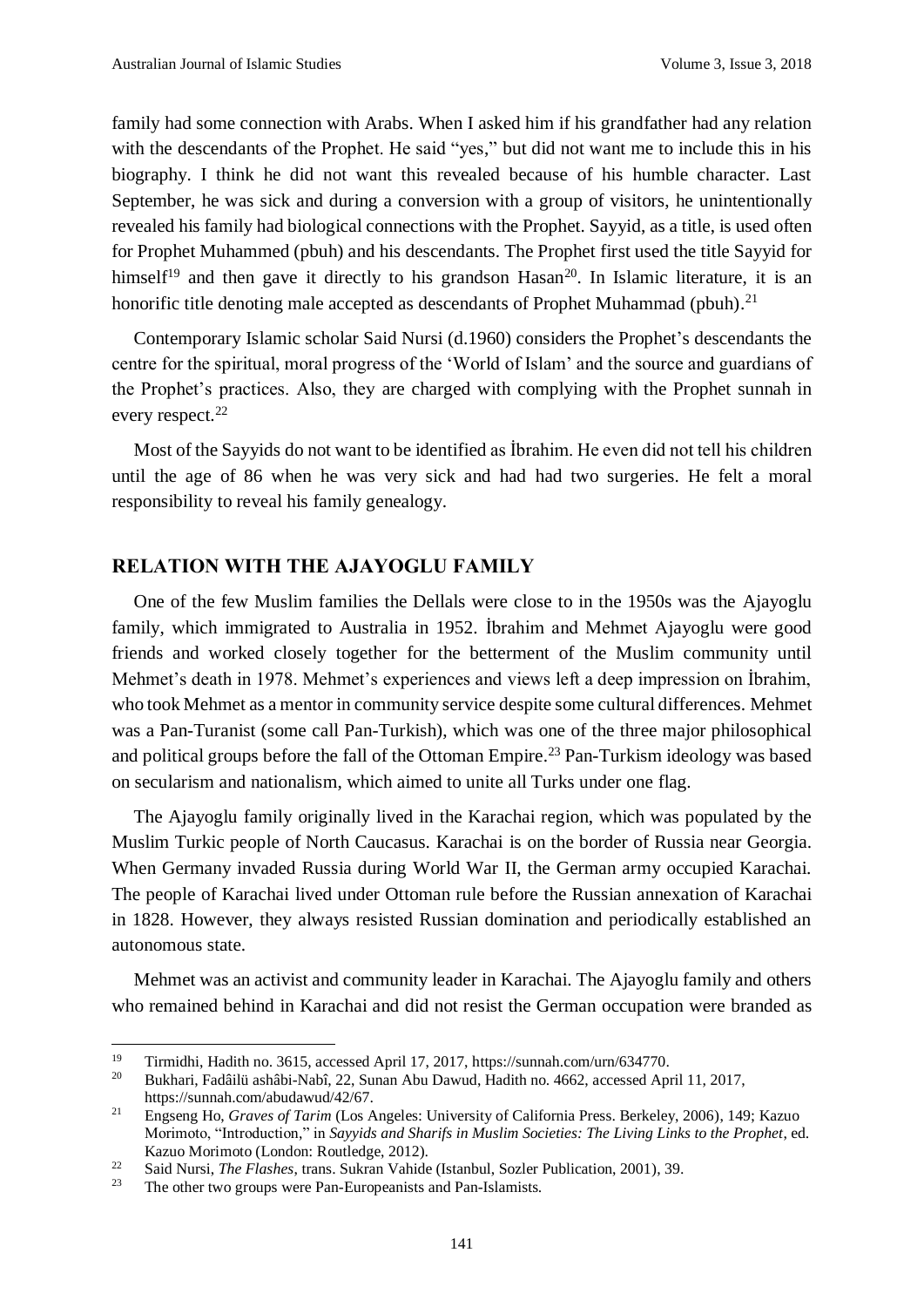traitors by Stalin. When the German army began withdrawing from Russia in 1943, many residents of Karachai feared the Communist government's harsh punishments and fled with the German army. They were prepared to settle in any land where they would be safe, since those who remained behind were executed or deported. However, they could not imagine it would take seven years to finally settle nor could they imagine their final home would be Australia.



**Figure 3: Mehmet Ajayoglu (second from right) with Said Samil (in the middle, the grandson of Shaikh Samel who is considered as hero for Caucasian Muslims and an idol of nationalism) in Beyazit Mosque, Istanbul**

The Turanian Cultural Festival was organised by the Turanian Historical and Cultural Association, of which Mehmet Ajayoglu was the president, at Estonian House in West Brunswick on Sunday, 25 September 1977. In his speech at the festival, Ajayoglu said: "I am sure this good beginning of Turanian Cultural Movement will progress to remedy many human problems…" In his talk, he was very proud to be of Caucasian ancestry and referred to noble blood running in his veins.<sup>24</sup> Although a friend for more than two decades, I could not observe any ideological influence of Ajayoglu on İbrahim. After the World War I until the late 80s, nationalism had a very strong influence on Turkish peoples throughout the world. However, there is no mark of nationalism on İbrahim's philosophy. It can be said İbrahim encountered all political and religious movements and he was able to get along and work with them without confrontation. He encountered Sufis, Salafis, political Islamists, religious radicals from different faiths, nationalists, aggressive secularists, Islamophobists, racists, self-interested and aggressive atheists. Instead of clashing with their views and actions, he tried to find common ground with all. However, sometimes he failed.

In my view, İbrahim strongly believed Islam flourishes in a peaceful environment and society. If there is conflict, then truth cannot be heard. In his view, without peace and security,

 $24$ I found Mehmet Ajayoglu's written speech notes and a publicity flyer for the Turanian Festival in Ibrahim Dellal's personal archive and the author received a copy of both.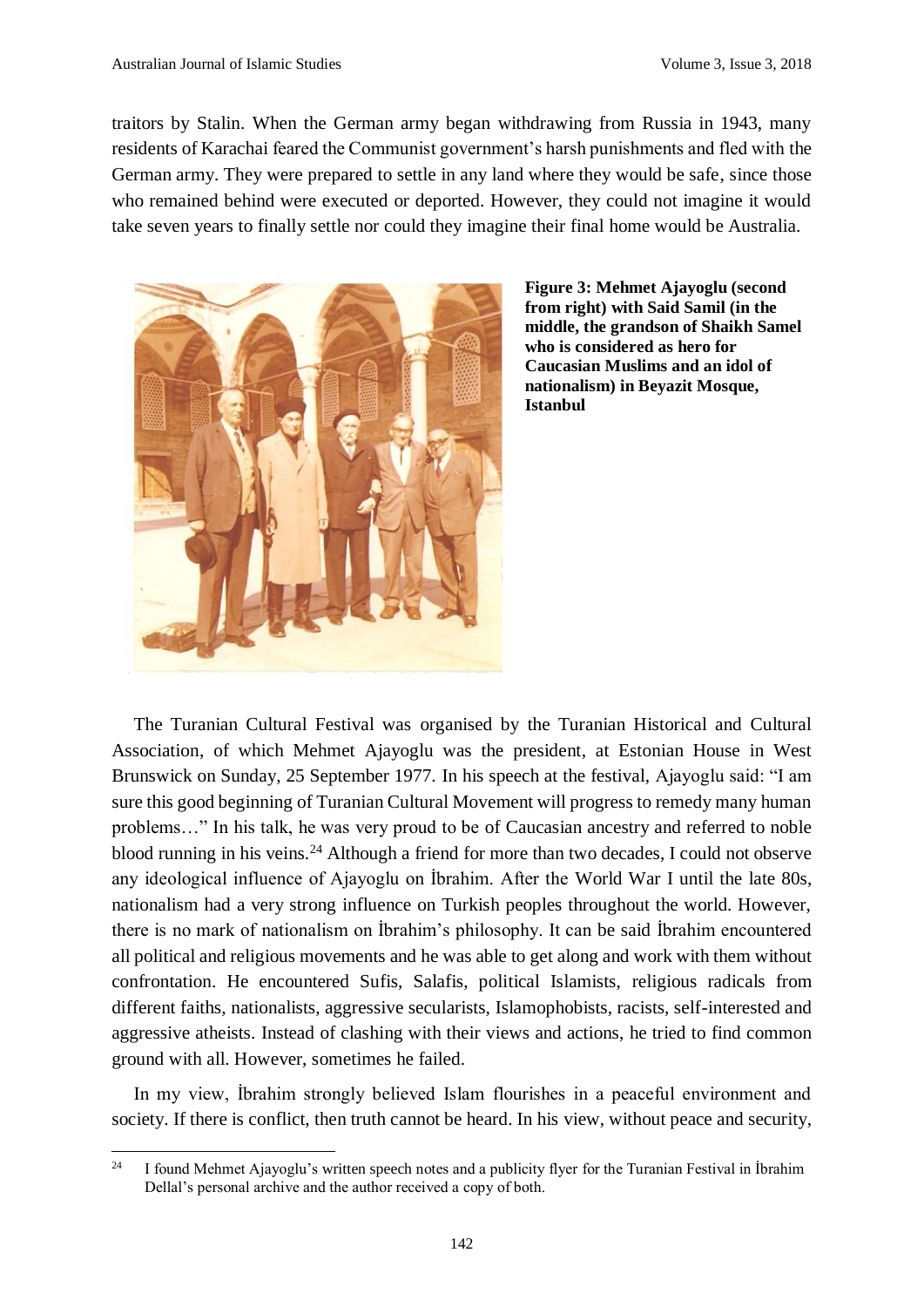there is no good education or economic prosperity. This is mentioned many times in his talks and poems.



#### **Figure 4: İbrahim singing at a wedding**

### **İBRAHIM AS A POET**

Initially, the author was not aware İbrahim wrote poems. It was only by working on his archive that his poetry came to light. He wrote more than 20 poems, mostly in Turkish. The poems are lyric, allegorical and emotional. Love in the poems is more about God's love, humanism and nature rather than a lover. He does not neglect epics and imaginary heroism in his poetry. İbrahim was not just a believer of education in practice, but also his poems. He imagined the idealistic educators in his poems and views them as heroes. For some, it can be considered as utopian. There is no rhythm in his poetry as they are mainly prose. The quality of his poems can be questioned literally; however, I found them inspirational.

LIFE IN A NUT SHELL Life is short Time is limited We are travelers passing through Life will end…

In this poem, İbrahim's focus is on striving hard to do right, be just and live a healthy life. He ends his poem with accepting destiny. Also, he feels a strong faith in the Hereafter by saying "the bird flies back to home." İbrahim often uses "Life is too short and there are important things need to be done." His 20 unpublished poems can be roughly classified according to themes of moral values, the betterment of society and his vision of a bright future. In the moral category, he focuses a lot on *muhabbat* (love) of humanity, love he inherited from his parents, a love that is not merely theoretical, but one that is embodied in practice. The word *muhabbat*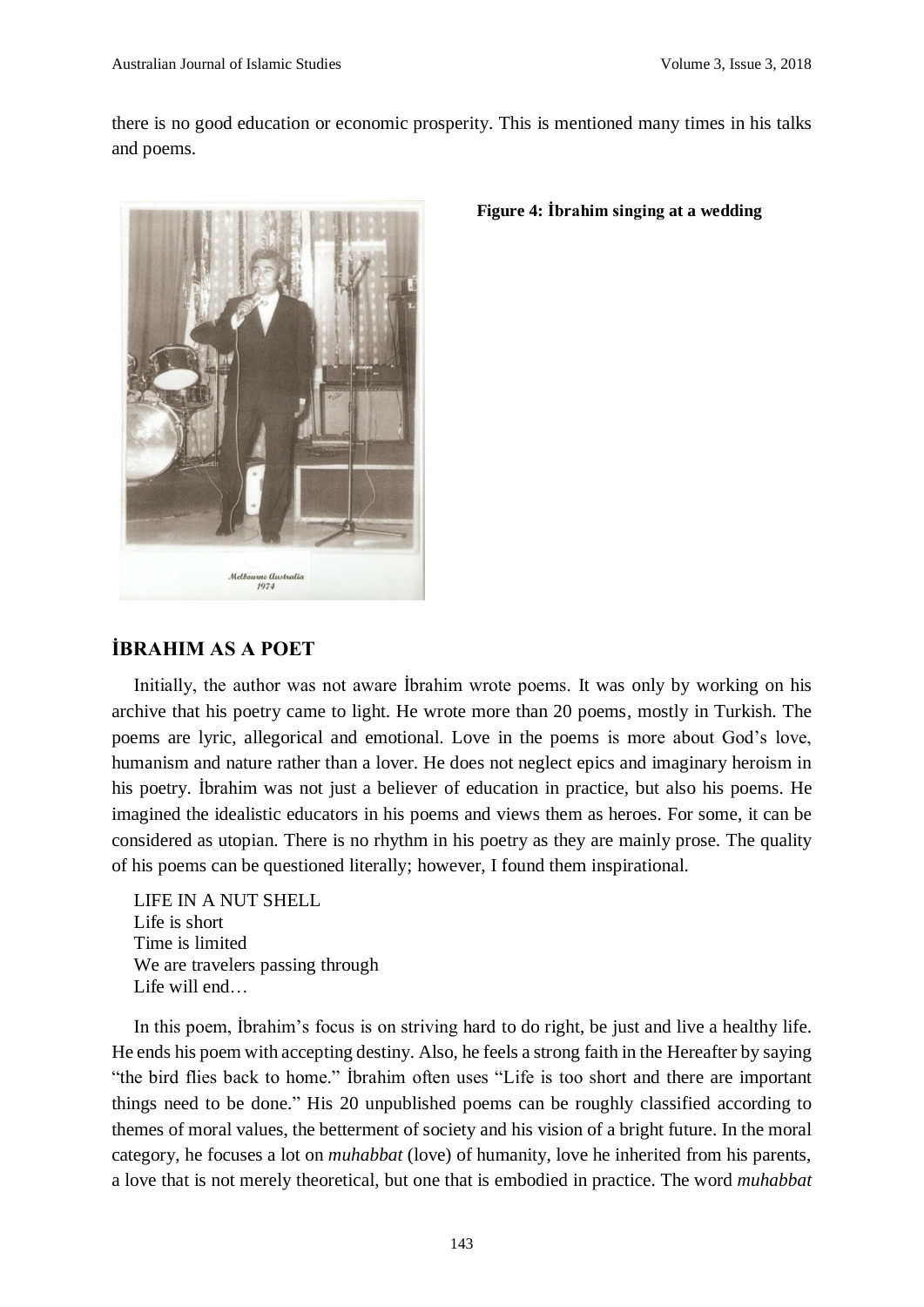(love) is used frequently in his poetry. He views *muhabbat* as an indispensable source of peace and social harmony in brotherhood, which is like a garden with different fragrances, flowers and fruitful trees with various colours living together. Like the 13th century Ottoman mystic Yunus Emre, İbrahim writes "*sevelim ki sevilelim*," which means "if you love, you will be beloved." In one of his poems, İbrahim says "love is a power with which to overcome every wrong and a key to open every heart."

He imagines an idealistic society in his poems. He says "*Hepimiz asigiz,Aydinlik yariniz, Ulkumuz dogruluk, bu bizin farkimiz*" – "We are lovers, tomorrow will be bright, righteousness is our ideal, which differentiates us from others." For Dellal, the way of gaining happiness after attaining faith is to have a vision, know his mission and then put the vision and mission into practice. He praises heroism in compassion and it is one of his goals to achieve through education in his poems

One of his poems is dedicated to Isik College (now Sirius College), one of its campuses in Sunshine, Victoria, is named as İbrahim Dallal. İbrahim's poem about Isik College was provided a musical accompaniment for the campus students by the music teacher Berat Bahure Anteplioglu.

Sometimes, like a spiritual traveller, optimism and pessimism are reflected in his poems because of the immorality in secular society. However, optimism often overcomes the pessimism. He says:

HAVE HOPE Have hope Have faith in Allah Strive hard Have patience Only Allah gives and Allah takes There is nothing you can do But strive and strive hard To do the right.

He thinks nothing can be done and looks determined, but then strongly encourages striving hard. First, it looks like he is pessimistic, but then injects hope to the human soul in the poem. I observed optimism is not imaginary in his poems, but in practice of his works and daily activities.

In some of his poems, İbrahim expresses admiration of the Ottomans while being critical of the 1916 Sykes–Picot Treaty. He viewed the treaty as a secret agreement between France and the UK to divide the Muslim world into many countries as a result of "divide and rule." İbrahim reflects this agreement in his poetry as putting the Muslim world into a long and deep sleep. In a few poems, he addresses Muslims: "Wake up wake up, Enough is enough. You have had more than enough rest." He is proud of his Ottoman lineage. In his poem, "*Kibris'li Turkum, Atam Osmanli, Yanlisi alkislayamam, Zalimi sevemem, Atam Osmanli*" – "I am a Cypriot Turk, My forefather is Ottoman, I cannot applaud wrong, I never like the tyrant, My forefather is Ottoman."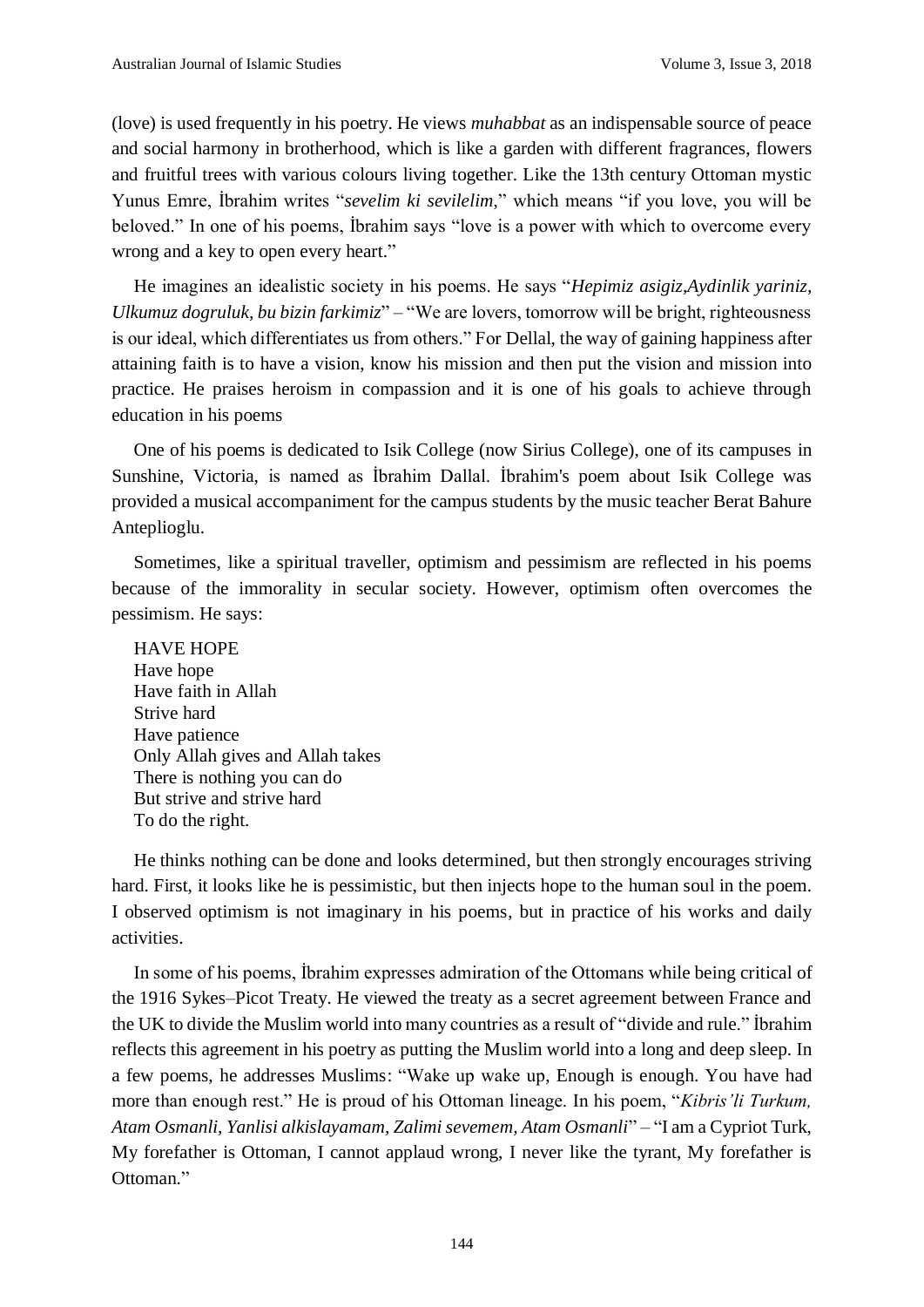The family is another theme İbrahim writes and talks about. İbrahim views family as a cradle of civilisation and love is one of the strongest ties in the family. He is critical of secularism in regard to the erosion of family values, particularly about children. In his poem, he says: "They live with us but they do not think like us. We gave them our love, but we could not give them our thoughts. They came through us but not belong to us (to a different world)." However, he always reflects his love for his children and dreams to be a role model for them. His poetry skills are amateur, but the words are powerful.

#### **CONCLUSION**

İbrahim was one of most important figures in the history of Muslims in Australia since 1950. He will be remembered for his substantial contribution in establishing educational and religious institutions. Based on his biography, İbrahim's life can be categorised into three stages. The first İbrahim is undecided about his identity. On one hand, he cannot neglect his family values and traditional upbringing, while on the other hand he is an admirer of the Western lifestyle due to the influence of his education at American Academy. This dual identity was part of his life until the late 50s. The second İbrahim felt emptiness in spirituality and sought to fill that gap. After encountering Ottoman citizen Huseyin Ara Efendi, Ali Acem Efendi and Mustafa Amca, he began filling that gap. İbrahim became active in the community works, particularly with the new arrival of Turkish immigrants in 1968. This stage continued until 1991. The third İbrahim is after his retirement. He fully dedicated himself to voluntary community service, as former lecturer of the University of Melbourne Dr. Abdul Khaliq Kazi summarises, "İbrahim never quit and left. He never just sat at home. İbrahim never divorced himself from the community."<sup>25</sup>

This article discussed İbrahim's untold stories, such as his identity crises when he was young, Sayyidhood and relationship with the Ajayoglu family. All three stages of İbrahim's life, vision and goals are reflected in his poetry and these are an important and previously unexamined aspect of his biography. İbrahim successfully blended Eurocentric education without losing the practice and value of Islam or hindering his practical engagement with the wider Australian society, which can be a model for integration. As someone who has lived in Australia and the US more than 31 years, I have never seen any immigrant who has successfully amalgamated Eurocentric education and the Islamic way of life as much as İbrahim did. How did he do it? This requires further study, which is out of scope for this article. İbrahim will be remembered through this legacy by future generations.

#### **BIBLIOGRAPHY**

.

American Academy Larnaca. "Our History: Making an Impact in the Community since 1908." Accessed November 24, 2018. http://www.academy.ac.cy/page/history/.

<sup>25</sup> Yucel, *The Struggle of İbrahim*, 174